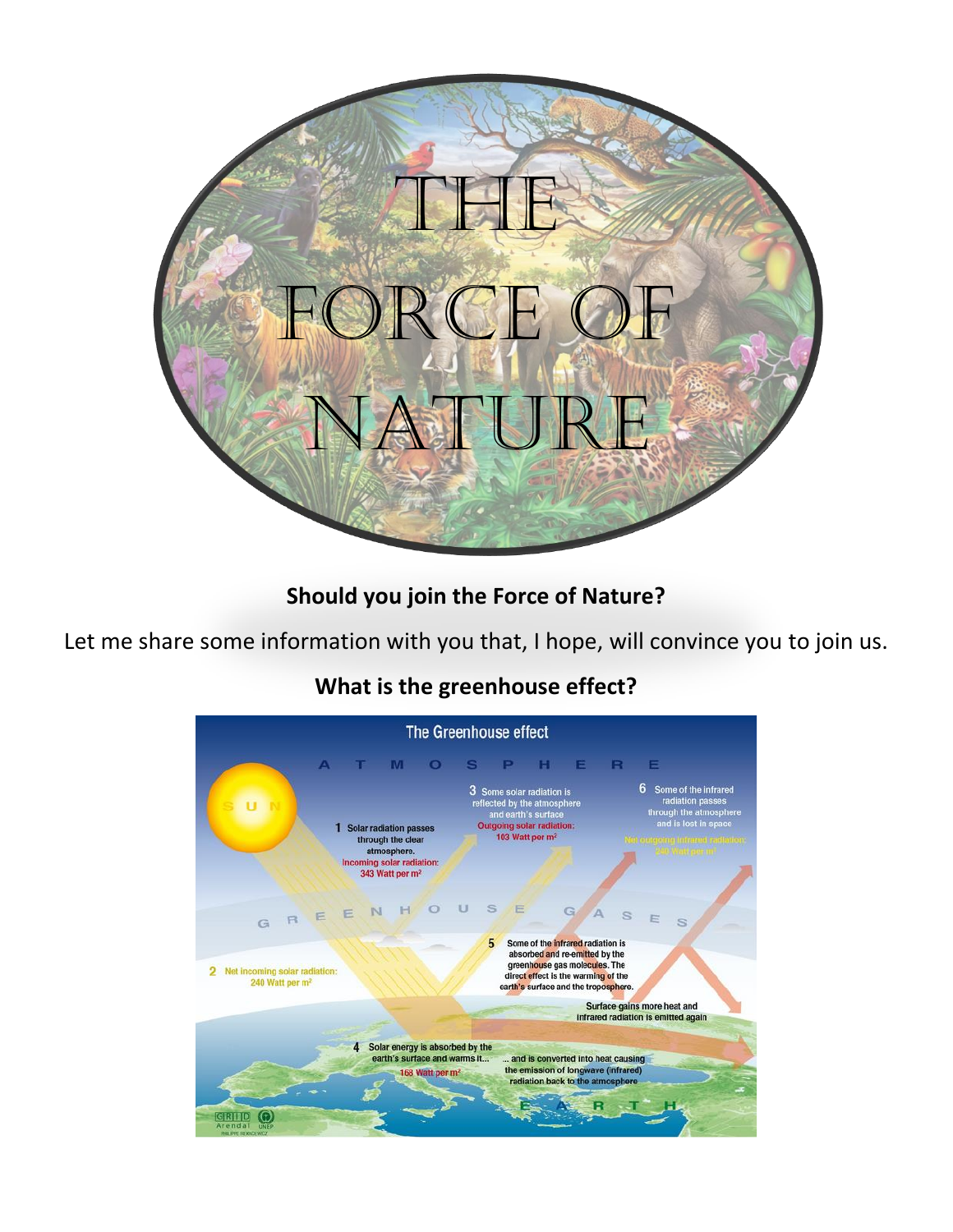## **How do we know CO2 concentrations is causing climate change?**



As the concentration of CO2 in the atmosphere has increased, so has the earth's average temperature.



# **Why is climate change dangerous?**

As you can see from this graphic climate change, if left unchecked will make it difficult, if not impossible, for humans to exist on earth in the future.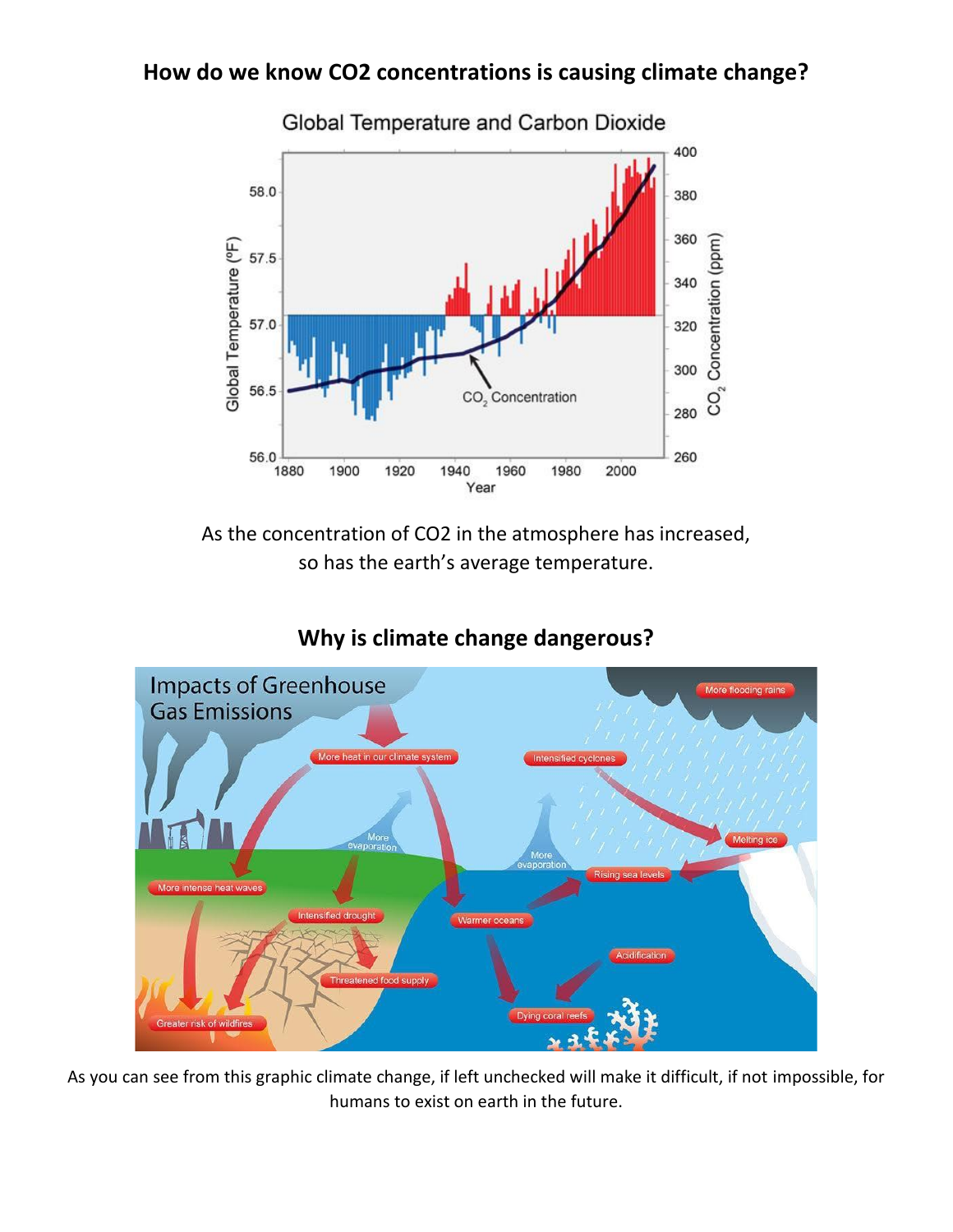# **What is the biodiversity crisis and how does it affect humans?**

Humans are dependent upon animals for our survival. In fact, every third bite you eat was created by a pollinator. Yet, species are becoming extinct at a far greater rate than before humans existed (up to 100 times) and biologists estimate another 1,000,000 species are at risk of extinction due to climate change, pollution, habitat loss and invasive species. So, we think it is vital to save the most biodiverse regions on earth. See the infographic below.

# **Rainforest Biodiversity**

- Rainforests cover just 2% of the earth's surface, but are home to approximately 50% of all species of life on the planet.
- "A single bush in the Amazon may have more species of ants than the entire British Isles." (Monogabay)
- Rich diversity creates webs of interdependence.

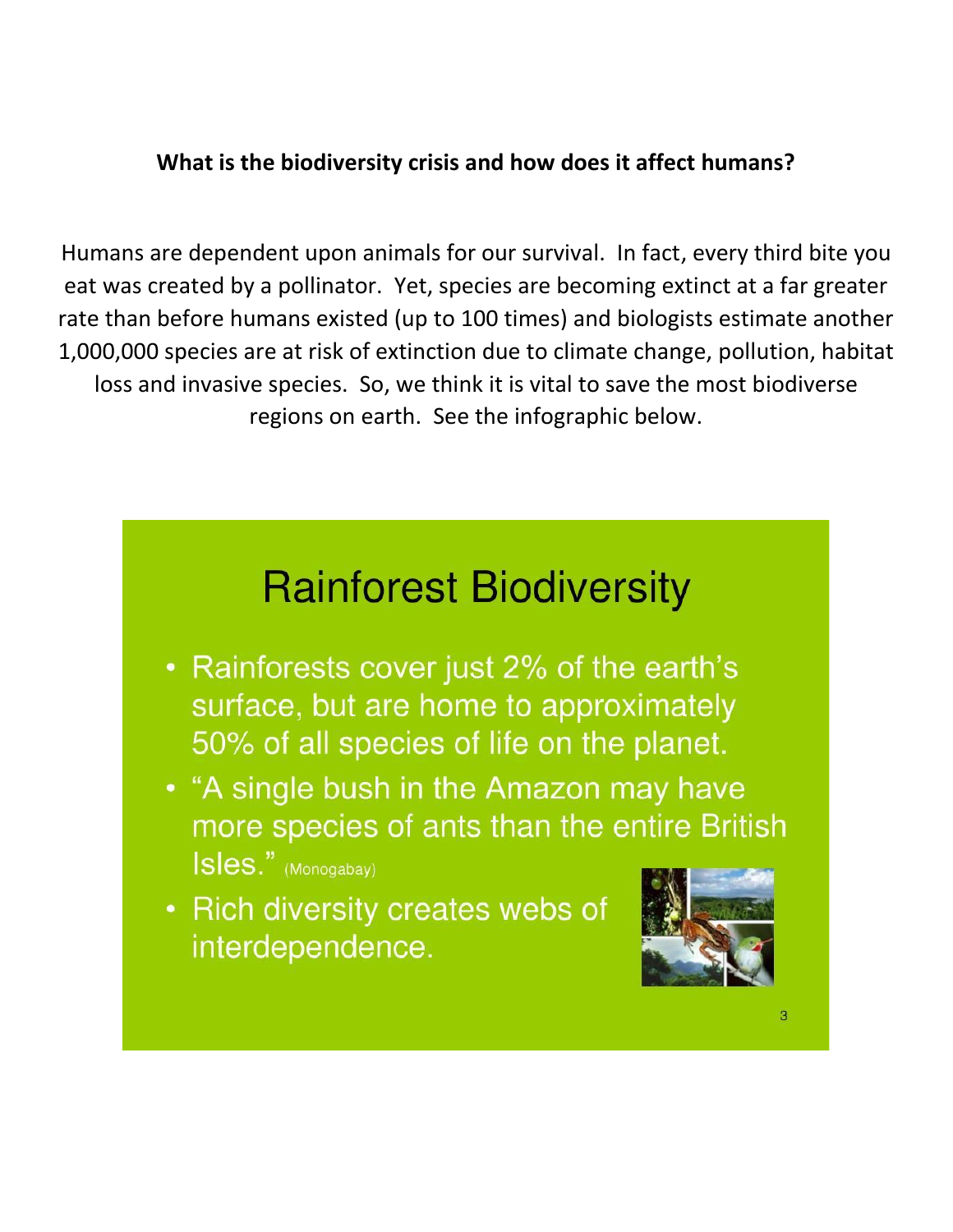#### **Why does protecting and restoring the rainforest address both of these problems?**

If we protect and retore the Amazon rainforest, we can both sequester an incredible amount of carbon, but also preserve much of the earth's biodiversity. See the map below for a depiction of the amount of carbon sequestered in the Amazon rainforest.



Below is a map of the biodiversity hotspots that biologists agree we must save in order to maintain a sustainable future for humans. As you can see, the Amazon rainforest is one of those hotspots.